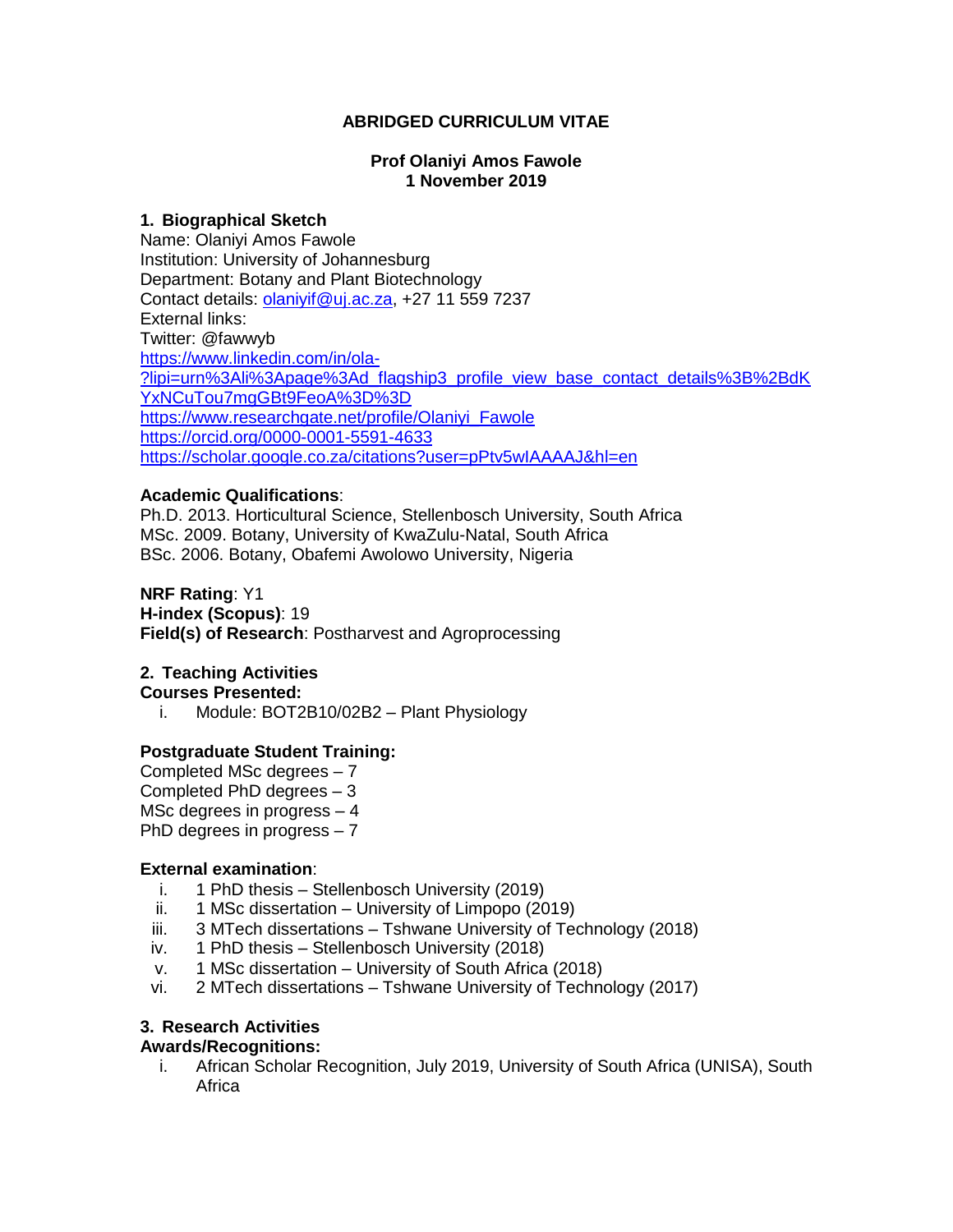- ii. Douglas Bomford Paper Award for the best paper, 2017, Institution of Agricultural Engineers, UK
- iii. Young Promising Researcher Y1 rating, 2016, National Research Foundation, South Africa
- iv. Definition of Y1- rating: A young researcher (within 5 years from Ph.D.) who is recognised by all or most reviewers as having the potential to establish him/herself as a researcher of considerable international standing based on the quality and impact of her/his recent research outputs
- v. Future Global Leader 2016, Science and Technology in Society (STS) Forum, Kyoto, Japan

# **Editorial responsibilities:**

- i. Co-editor, Conference proceedings,  $2^{nd}$  All African Postharvest Conference and Exhibition, Ethiopia July 2019 – September 2019
- ii. Associate Editor, BMC Complementary and Alternative Medicine (IF: 2.288), 2017 – to date
- iii. Editor, Acta Horticulturae proceedings,  $7<sup>th</sup>$  International Conference on Quality in Chains, International Society for Horticultural Science (ISHS), Jan. 2017 – Dec. 2017
- iv. Scientific committee member,  $7<sup>th</sup>$  International Conference on Quality in Chains, International Society for Horticultural Science (ISHS), Jan. 2017 – June 2018
- v. Review board member, Research output evaluation, Academy of Science of S. Africa, October 2015
- vi. Review committee member, Research output, Department of Horticultural Science, Stellenbosch University, January 2016 – June 2017
- vii. Research grant/rating evaluator, National Research Foundation (NRF), South Africa, Jan. 2012 – 2017.

## **Community Engagements**

- i. Quality Management workgroup member; HORTGRO SCIENCE, South Africa
- ii. Science communicator and presenter: Postharvest Short Course for farmers and industry stakeholders

## **Research Grants:**

- i. Principal Investigator (PI): Application of Edible coating for decay control. Industry Research Grant; Postharvest Innovation Fund and Hortgro Science 2019 – 2020
- ii. Co-investigator (CPI): Innovations in Post-Harvest Loss and Food Waste Reduction in the Global Food System. Foundation for Food and Agriculture Research 2019 – 2021
- iii. PI: Development and application of edible coatings to control shrivel in stone fruits. Industry Research Grant, Hortgro Science 2018 – 2019
- iv. PI: Deciphering sugar metabolism in plums. Industry Research Grant, Hortgro Science 2018 – 2019
- v. CPI: Postharvest quality management of pomegranate fruit. Pomegranate Association of South Africa, POMASA 2018 – 2020
- vi. PI: Value-adding potentials of fruit waste. Competitive Research Grant for Y- Rated Researchers, NRF 2017 – 2019
- vii. CIP: Development of value-added products from pomegranate. Technology and Human Resource for Industry Programme, Department of Trade and Industry, South Africa 2017 – 2020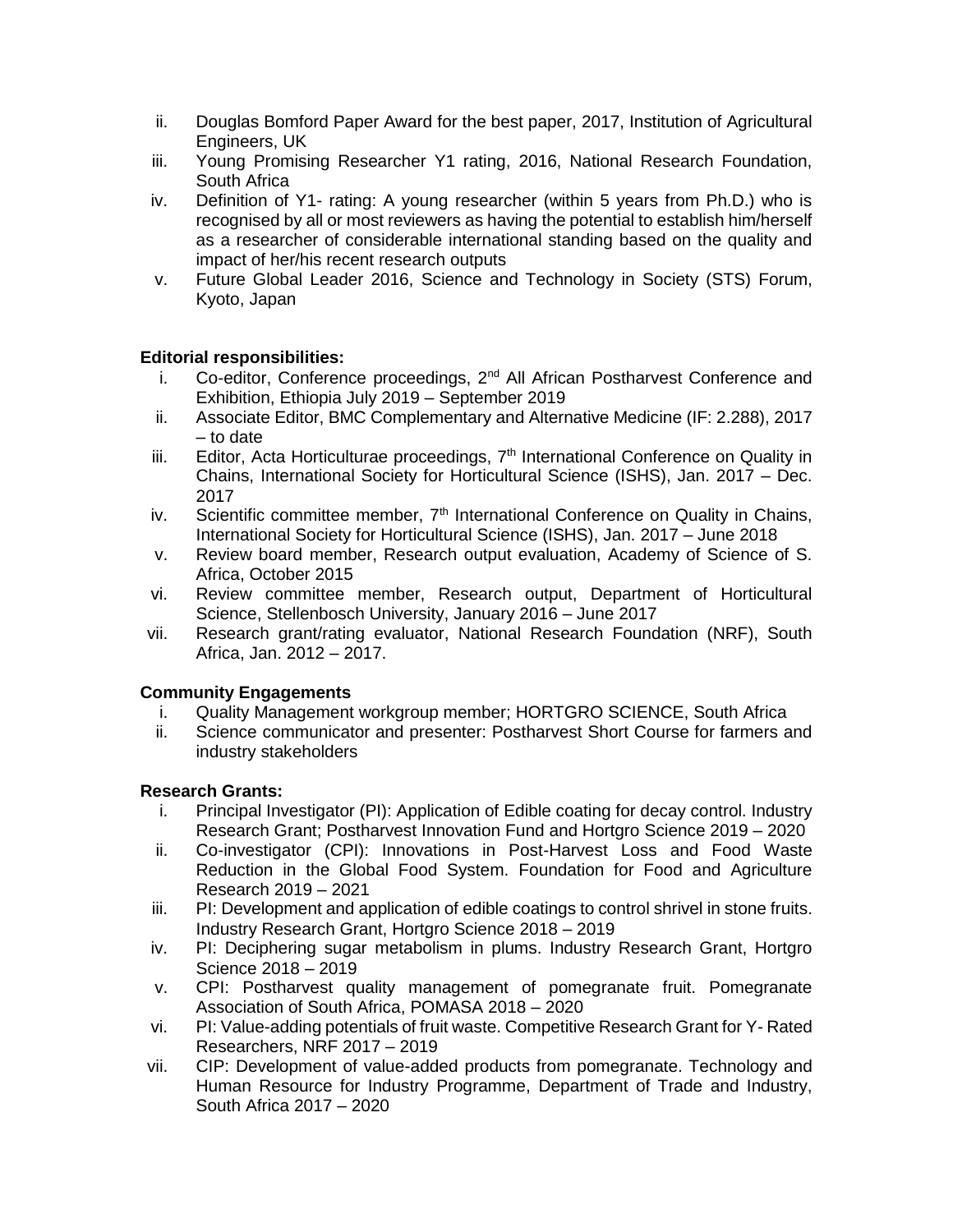- viii. PI: Functional and biological properties of pomegranate fruit waste. Research funding for new staff members, Stellenbosch University 2016 – 2019
- ix. CIP: Integrated postharvest management of pomegranate fruit. Postharvest Innovation Fund and POMASA 2013 – 2015
- x. CIP: Maturity indexing and postharvest storage responses of pomegranate fruit. Perishable Products Export Control Board (PPECB) 2011 – 2014
- xi. CIP: Development of handling protocol for pomegranate fruit. Citrogold Limited. 2011 – 2012

## **Professional Memberships and Societies:**

- i. International Society for Horticultural Science (ISHS)
- ii. The Southern African Society for Horticultural Sciences (SASHS)
- iii. Young Researcher Affiliateship, 2016, The World Academy of Science (TWAS), Trieste, Italy
- vi. Young Researcher Membership, 2016, TWAS Young Affiliate Network (TYAN), Trieste, Italy
- vii. Elected Technical Board Member, CIGR Section VI: Bioprocesses (Postharvest Technology and Process Engineering, 2018. CIGR is the apex global organisation that brings together all engineers and technologist in the land-based industries. <http://cigr.org/Governance/technical-sections-6.php>

## **Selected Publications:**

- i. Z Hussein, **OA Fawole**, UL Opara (**2019**). Determination of physical, biochemical and microstructural changes in impact-bruise damaged pomegranate fruit. *Journal of Food Measurement and Characterization* 1: 1-13
- ii. Trust M Pfukwa, **Olaniyi A Fawole**, Marena Manley, Pieter A Gouws, Umezuruike Linus Opara, Cletos Mapiye (**2019**). Food Preservative Capabilities of Grape (Vitis vinifera) and Clementine Mandarin (Citrus reticulata) By-products Extracts in South Africa. *Sustainability* 11:1746
- iii. Z Hussein, **OA Fawole**, UL Opara (**2019**). Bruise damage susceptibility of pomegranates (Punica granatum, L.) and impact on fruit physiological response during short term storage. *Scientia Horticulturae* 246: 664-67
- iv. Ebrahiema Arendse, **Olaniyi Amos Fawole**, Lembe Samukelo Magwaza, Nieuwoudt Helene and Umezuruike Linus Opara (**2018**). Comparing the analytical performance of near and mid infrared spectrometers for evaluating pomegranate juice quality. *LWT - Food Science and Technology* 91:180-190
- v. Ebrahiema Arendse, **Olaniyi Amos Fawole**, Lembe Samukelo Magwaza, Nieuwoudt Helene and Umezuruike Linus Opara (**2018**). Evaluation of biochemical markers associated with the development of husk scald and the use of diffuse reflectance NIR spectroscopy to predict husk scald in pomegranate fruit. *Scientia Horticulturae* [232:](https://www.sciencedirect.com/science/journal/03044238/232/supp/C) 240-249
- vi. Ebrahiema Arendse, **Olaniyi Amos Fawole**, Lembe Samukelo Magwaza, Nieuwoudt Helene and Umezuruike Linus Opara (**2018**). Fourier transform near infrared diffuse reflectance spectroscopy and two spectral acquisition modes for evaluation of external and internal quality of intact pomegranate fruit. *Postharvest Biology and Technology*, 138:91–98
- vii. Z. Hussein, **OA Fawole**, UL Opara (**2018**). Preharvest factors influencing bruise damage of fresh fruits - a review. *Scientia Horticulturae,* 229: 45-58
- viii. Ebrahiema Arendse, **Olaniyi Amos Fawole**, Lembe Samukelo Magwaza, and Umezuruike Linus Opara (*2018*). [Non-destructive prediction of internal and](http://www.sciencedirect.com/science/article/pii/S0260877417303424)